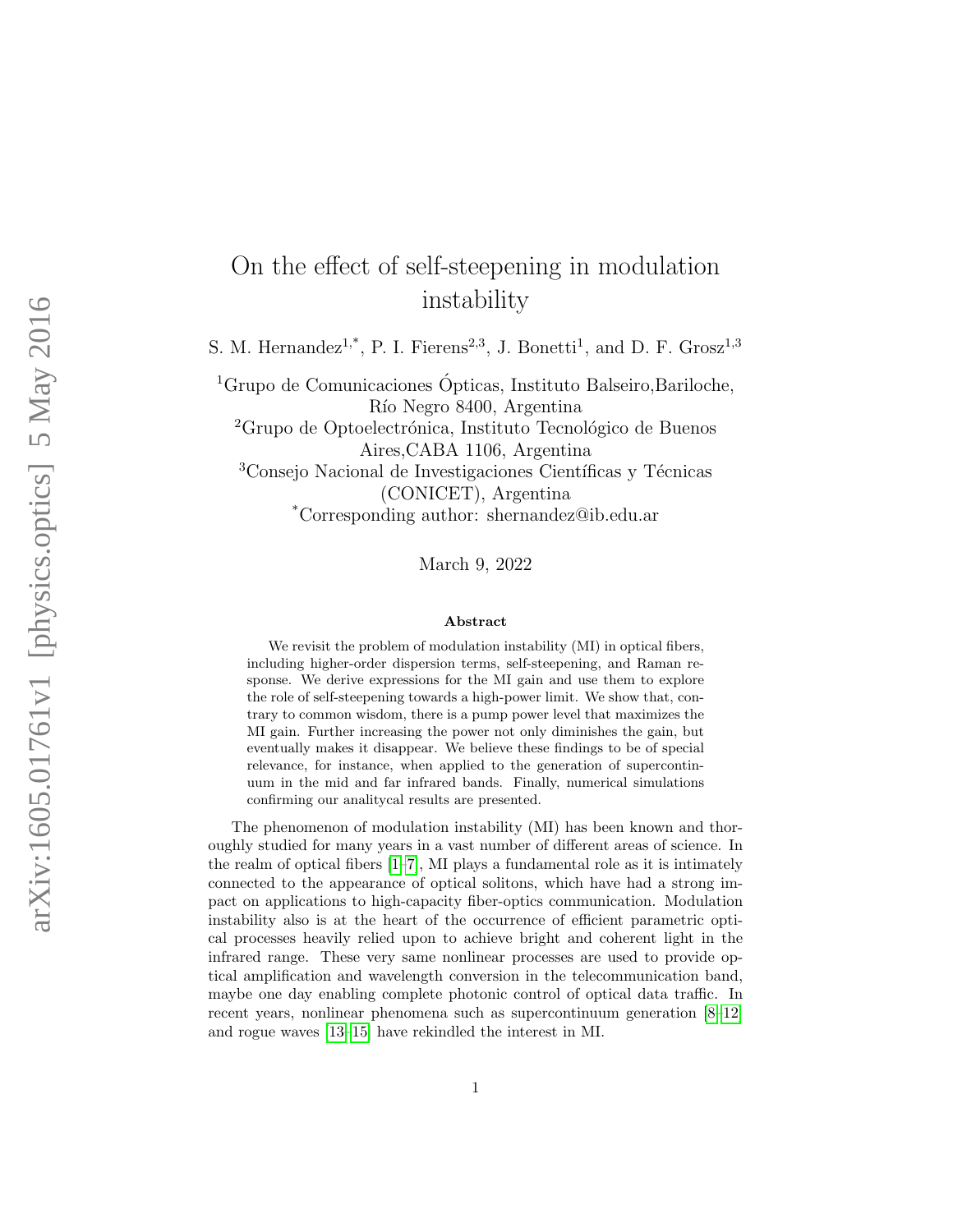Despite the abundant literature on the subject, to the best of our knowledge a complete analysis of MI including both the Raman response and the effect of self-steepening has only been presented by Béjot et al. [\[16\]](#page-8-1). In this paper, we derive expressions of the MI gain that coincide with those in Ref. [\[16\]](#page-8-1) and focus on the role of self-steepening. By analyzing the dependence of the MI gain with the input pump power, we find that self-steepening plays a fundamental role as it yields an optimum power (in terms of maximizing the gain) and, surprisingly, makes the gain vanish above a certain threshold, which is obtained from the analytical model.

Wave propagation in a lossless optical fiber can be described by the gener-alized nonlinear Schrödinger equation [\[17\]](#page-8-2),

<span id="page-1-0"></span>
$$
\frac{\partial A}{\partial z} - i\hat{\beta}A = i\hat{\gamma}A(z,T) \int\limits_{-\infty}^{+\infty} R(T') \left| A(z,T-T') \right|^2 dT', \tag{1}
$$

where  $A(z,T)$  is the slowly-varying envelope, z is the spatial coordinate, and T is the time coordinate in a comoving frame at the group velocity (=  $\beta_1^{-1}$ ).  $\hat{\beta}$ and  $\hat{\gamma}$  are operators related to the dispersion and nonlinearity, respectively, and are defined by

$$
\hat{\beta}=\sum_{m\geq 2}\frac{i^{m}}{m!}\beta_{m}\frac{\partial^{m}}{\partial T^{m}},\;\hat{\gamma}=\sum_{n\geq 0}\frac{i^{n}}{n!}\gamma_{n}\frac{\partial^{n}}{\partial T^{n}}.
$$

The  $\beta_m$ 's are the coefficients of the Taylor expansion of the propagation constant  $\beta(\omega)$  around a central frequency  $\omega_0$ . In the convolution integral in the right hand side of  $(1)$ ,  $R(T)$  is the nonlinear response function that includes both the instantaneous (electronic) and delayed Raman response.

We shall analyze the effect of a small perturbation  $a$  to the stationary solution  $A_s$  of [\(1\)](#page-1-0) (see [\[17\]](#page-8-2))

<span id="page-1-1"></span>
$$
A(z,T) = \left(\sqrt{P_0} + a\right)e^{i\gamma_0 P_0 z} = A_s + a e^{i\gamma_0 P_0 z}.
$$
 (2)

If we keep only terms linear in the perturbation, after some manipulations, substitution of [\(2\)](#page-1-1) into [\(1\)](#page-1-0) leads to

<span id="page-1-2"></span>
$$
\frac{\partial \tilde{a}(z,\Omega)}{\partial z} + \tilde{N}(\Omega)\tilde{a}(z,\Omega) = \tilde{M}(\Omega)\tilde{a}^*(z,-\Omega),\tag{3}
$$

where  $\Omega = \omega - \omega_0$ ,  $\tilde{a}$ ,  $\tilde{\beta}$ ,  $\tilde{\gamma}$ , and  $\tilde{R}$  are the Fourier transforms of a,  $\beta$ ,  $\gamma$  and  $R$ , respectively. Moreover, for the sake of clarity we have defined

$$
\tilde{N}(\Omega) = -i \left[ \tilde{\beta}(\Omega) + P_0 \tilde{\gamma}(\Omega) \left( 1 + \tilde{R}(\Omega) \right) - P_0 \gamma_0 \right],
$$
  

$$
\tilde{M}(\Omega) = i P_0 \tilde{\gamma}(\Omega) \tilde{R}(\Omega).
$$

After some straightforward algebra, [\(3\)](#page-1-2) can be cast into a  $2<sup>nd</sup>$  order ordinary differential equation

<span id="page-1-3"></span>
$$
\frac{\partial^2 \tilde{a}(z,\Omega)}{\partial z^2} + 2i\tilde{B}(\Omega)\frac{\partial \tilde{a}(z,\Omega)}{\partial z} - \tilde{C}(\Omega)\tilde{a}(z,\Omega) = 0,\tag{4}
$$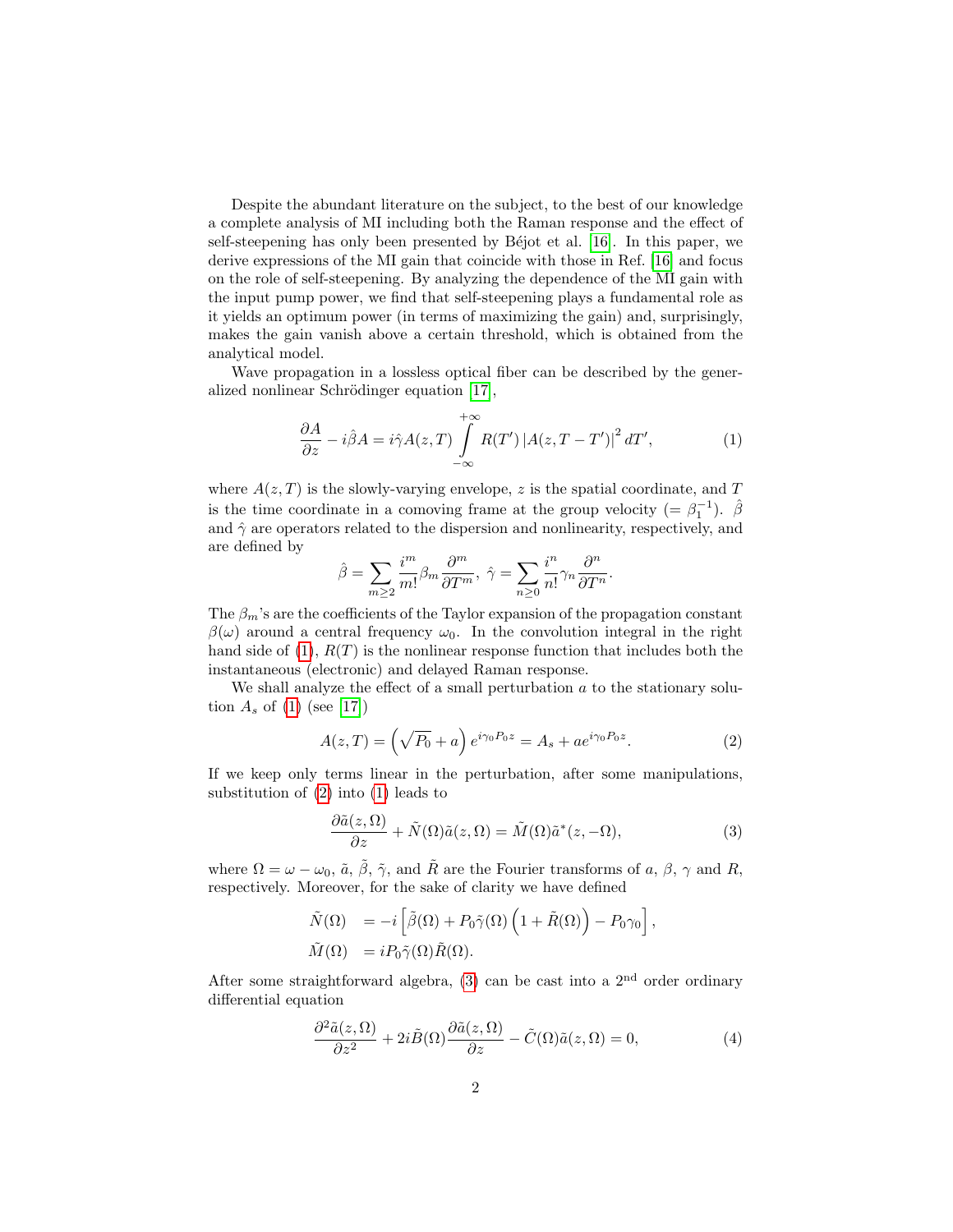where

 $\sqrt{2}$ 

$$
\tilde{\beta}_{e}(\Omega) = \sum_{n\geq 1} \frac{\beta_{2n}}{(2n)!} \Omega^{2n}, \ \tilde{\beta}_{o}(\Omega) = \sum_{n\geq 1} \frac{\beta_{2n+1}}{(2n+1)!} \Omega^{2n+1},
$$
\n
$$
\tilde{\gamma}_{e}(\Omega) = \sum_{n\geq 0} \frac{\gamma_{2n}}{(2n)!} \Omega^{2n}, \ \tilde{\gamma}_{o}(\Omega) = \sum_{n\geq 0} \frac{\gamma_{2n+1}}{(2n+1)!} \Omega^{2n+1},
$$
\n
$$
\tilde{B}(\Omega) = -\left[\tilde{\beta}_{o}(\Omega) + P_{0}\tilde{\gamma}_{o}(\Omega)\left(1 + \tilde{R}(\Omega)\right)\right],
$$
\n
$$
\tilde{C}(\Omega) = \tilde{\beta}_{o}^{2}(\Omega) - \tilde{\beta}_{e}^{2}(\Omega) +
$$
\n
$$
+ P_{0}^{2} \left(\tilde{\gamma}_{o}^{2}(\Omega) - \tilde{\gamma}_{e}^{2}(\Omega)\right) \left(1 + 2\tilde{R}(\Omega)\right) - P_{0}^{2} \gamma_{0}^{2} +
$$
\n
$$
+ 2P_{0} \gamma_{0} \tilde{\beta}_{e}(\Omega) + 2P_{0}^{2} \gamma_{0} \tilde{\gamma}_{e}(\Omega) \left(1 + \tilde{R}(\Omega)\right) +
$$
\n(6)

$$
+2P_0\left(\tilde{\beta}_o\tilde{\gamma}_o-\tilde{\beta}_e\tilde{\gamma}_e\right)\left(1+\tilde{R}(\Omega)\right).
$$

Substitution of  $a(z, \Omega) = D \exp(i K(\Omega) z)$  in [\(4\)](#page-1-3) leads to the dispersion relation

$$
K_{1,2}(\Omega) = -\tilde{B}(\Omega) \pm \sqrt{\tilde{B}^2(\Omega) - \tilde{C}(\Omega)}.
$$
\n(7)

A simple expression can be obtained by setting  $\gamma_n = 0$  for  $n \geq 2$  and  $\gamma_1 = \gamma_0 \tau_{\rm sh}$ (accounting for the effect of self-steepening). In this case,

$$
K_{1,2}(\Omega) = \tilde{\beta}_o + P_0 \gamma_0 \tau_{\rm sh} \Omega \left( 1 + \tilde{R} \right) \pm
$$
  
 
$$
\pm \sqrt{\left( \tilde{\beta}_e + 2 \gamma_0 P_0 \tilde{R} \right) \tilde{\beta}_e + P_0^2 \gamma_0^2 \tau_{\rm sh}^2 \Omega^2 \tilde{R}^2}.
$$
 (8)

<span id="page-2-0"></span>This expression agrees with a similar one presented in Ref. [\[16\]](#page-8-1) and with the one with  $\tau_{\rm sh} = 0$  in Ref. [\[10\]](#page-7-5). As usual, the MI gain can be found as

$$
g(\Omega) = 2 \max\{-\text{Im}\{K_1(\Omega)\}, -\text{Im}\{K_2(\Omega)\}, 0\},\tag{9}
$$

where the factor 2 is due to the fact that  $g(\Omega)$  is a power gain. The resulting equation exhibits many properties of the gain that have been thoroughly studied in the literature, for instance, the fact that it does not depend on odd terms of the dispersion relation (e.g.,  $\beta_3$ ) [\[4,](#page-7-6) [10\]](#page-7-5). However, the derived MI gain also reveals some novel aspects related to the self-steepening term  $\gamma_0 \tau_{sh}$ . Indeed, it already has been noted that this term enables a gain even in a zero-dispersion fiber and that, in general, leads to a narrowing of the MI gain bandwidth [\[18,](#page-8-3)[19\]](#page-8-4).

For the case of a large input power, [\(8\)](#page-2-0) shows that the MI gain spectrum is dominated by the Raman response, i.e.,

$$
|g(\Omega)| \approx 4P_0 \gamma_0 \tau_{\rm sh} |\Omega| \cdot \left| \text{Im} \left\{ \tilde{R}(\Omega) \right\} \right|.
$$
 (10)

Then, in the large pump power limit, the MI gain is independent of the dispersion parameters  $\beta_m$ . Although this particular scenario is worth mentioning,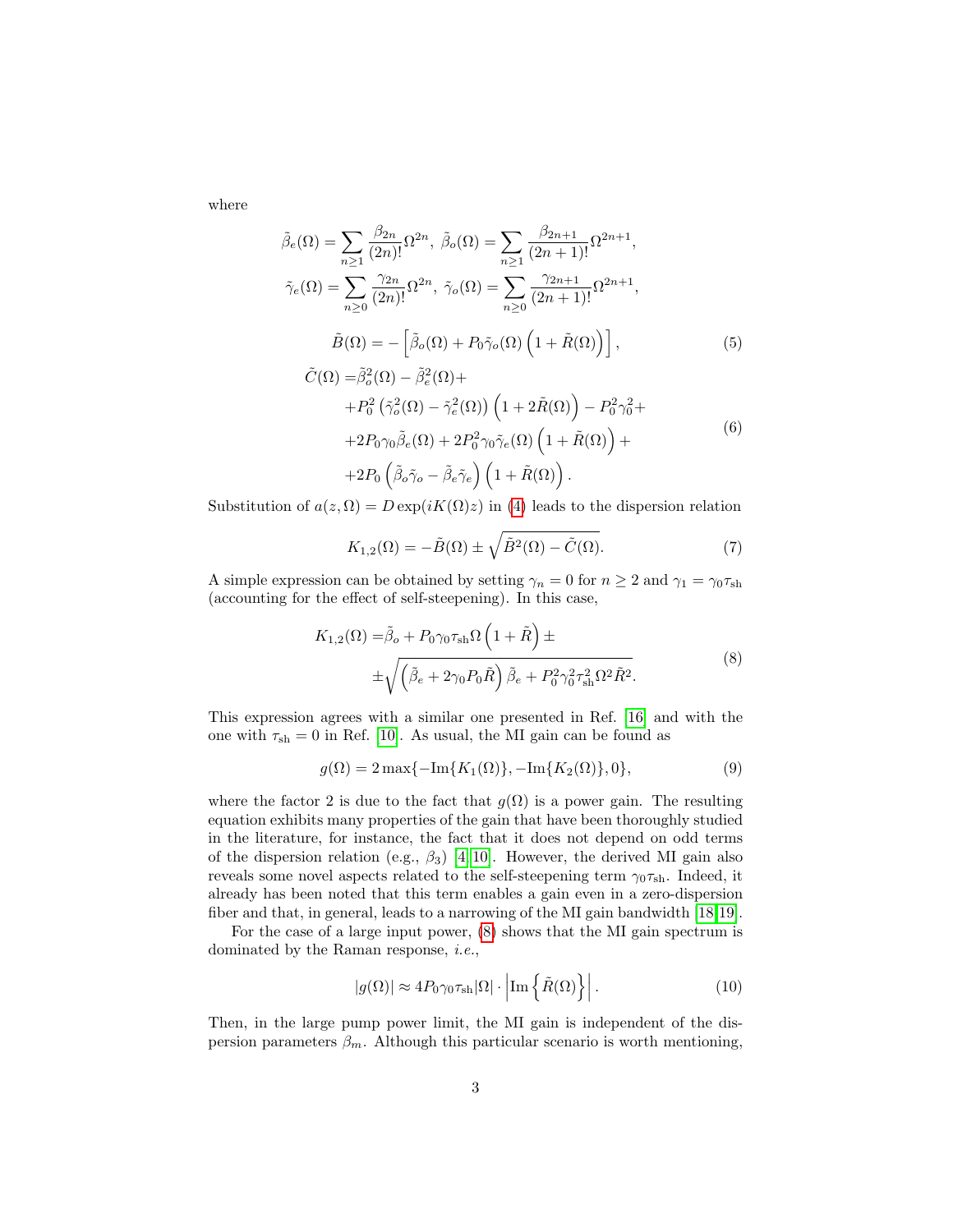very interesting properties are actually revealed when studying what happens as we tend towards this large-power regime. It is widely known [\[17\]](#page-8-2) that, for the simplified model that only takes  $\beta_2$  and  $\gamma_0$  into account, and no self-steepening, as the pump power  $P_0$  increases, the frequency  $\Omega_{\text{max}}$  where the MI gain attains its maximum and the peak gain, both increase as, respectively,

<span id="page-3-1"></span>
$$
\Omega_{\text{max}} = \pm \sqrt{\frac{2\gamma_0 P_0}{|\beta_2|}}, \qquad g(\Omega_{\text{max}}) = 2\gamma_0 P_0. \tag{11}
$$

Enter self-steepening and the dependence between the pump power and the MI gain changes drastically in a non-trivial way, for instance, there is an optimum pump power level for which a peak gain is attained; any further increase in pump power will make the MI gain decline. To see this, let us analyze the case of [\(8\)](#page-2-0) considering only the electronic response (*i.e.*,  $R(\Omega) = 1$ ). We have

<span id="page-3-0"></span>
$$
K_{1,2}(\Omega) = \tilde{\beta}_o + 2P_0 \gamma_0 \tau_{\rm sh} \Omega \pm \sqrt{\Delta},\tag{12}
$$

where

<span id="page-3-2"></span>
$$
\Delta = (\tilde{\beta}_e + 2\gamma_0 P_0)\tilde{\beta}_e + P_0^2 \gamma_0^2 \tau_{\rm sh}^2 \Omega^2.
$$
\n(13)

We have gain whenever the imaginary part of [\(12\)](#page-3-0) is negative, *i.e.*,  $\Delta < 0$ . It is easily seen that, if we 'turn off' self-steepening,  $\Delta = (\tilde{\beta}_e + 2\gamma_0 P_0)\tilde{\beta}_e$  and if  $\tilde{\beta}_e < 0$  (anomalous dispersion) there always will exist a sufficiently high  $P_0$  such that  $\Delta < 0$ , namely,  $P_0 > \frac{|\tilde{\beta}_e|}{2\gamma_0}$  $\frac{|\rho_e|}{2\gamma_0}$ . It suffices to find where  $\Delta = \Delta(\Omega)$  attains its maxima to find the maximum MI gain. Then,

$$
\partial_{\Omega} \Delta = 2\tilde{\beta}_e \partial_{\Omega} \tilde{\beta}_e + 2\gamma_0 P_0 \partial_{\Omega} \tilde{\beta}_e = 0.
$$
\n(14)

 $\partial_{\Omega}\tilde{\beta}_e(\Omega)$  need not necessarily be nonzero for all  $\Omega \neq 0$ , but we assume so for the frequency range of interest. In addition, if  $\tilde{\beta}_e(\Omega)$  is negative and decreasing, the sufficient condition for the maximum gain becomes  $\tilde{\beta}_e(\Omega) = -\gamma_0 P_0$  and it is given by

<span id="page-3-3"></span>
$$
g(\Omega_{\text{max}}) = 2\gamma_0 P_0, \text{ with } \Omega_{\text{max}} = \{ \Omega : \tilde{\beta}_e(\Omega) = -\gamma_0 P_0 \},\tag{15}
$$

which is the same expression as in  $(11)$ , except that obtaining the desired frequencies is more involved. Let us now turn our attention to the effect of self-steepening. Consider [\(13\)](#page-3-2), this time with  $\tau_{\rm sh} \neq 0$ . The necessary condition for gain, namely  $\Delta < 0$ , becomes

<span id="page-3-4"></span>
$$
(\tilde{\beta}_e + 2\gamma_0 P_0)\tilde{\beta}_e + P_0^2 \gamma_0^2 \tau_{\rm sh}^2 \Omega^2 < 0,\tag{16}
$$

where the rightmost term in the l.h.s. assures that there will be a given pump power level above which gain vanishes. As in the case of [\(15\)](#page-3-3), obtaining an explicit analitycal formula for the MI frequencies is not possible for arbitrary dispersion profiles but, as before, we can write an implicit formula and obtain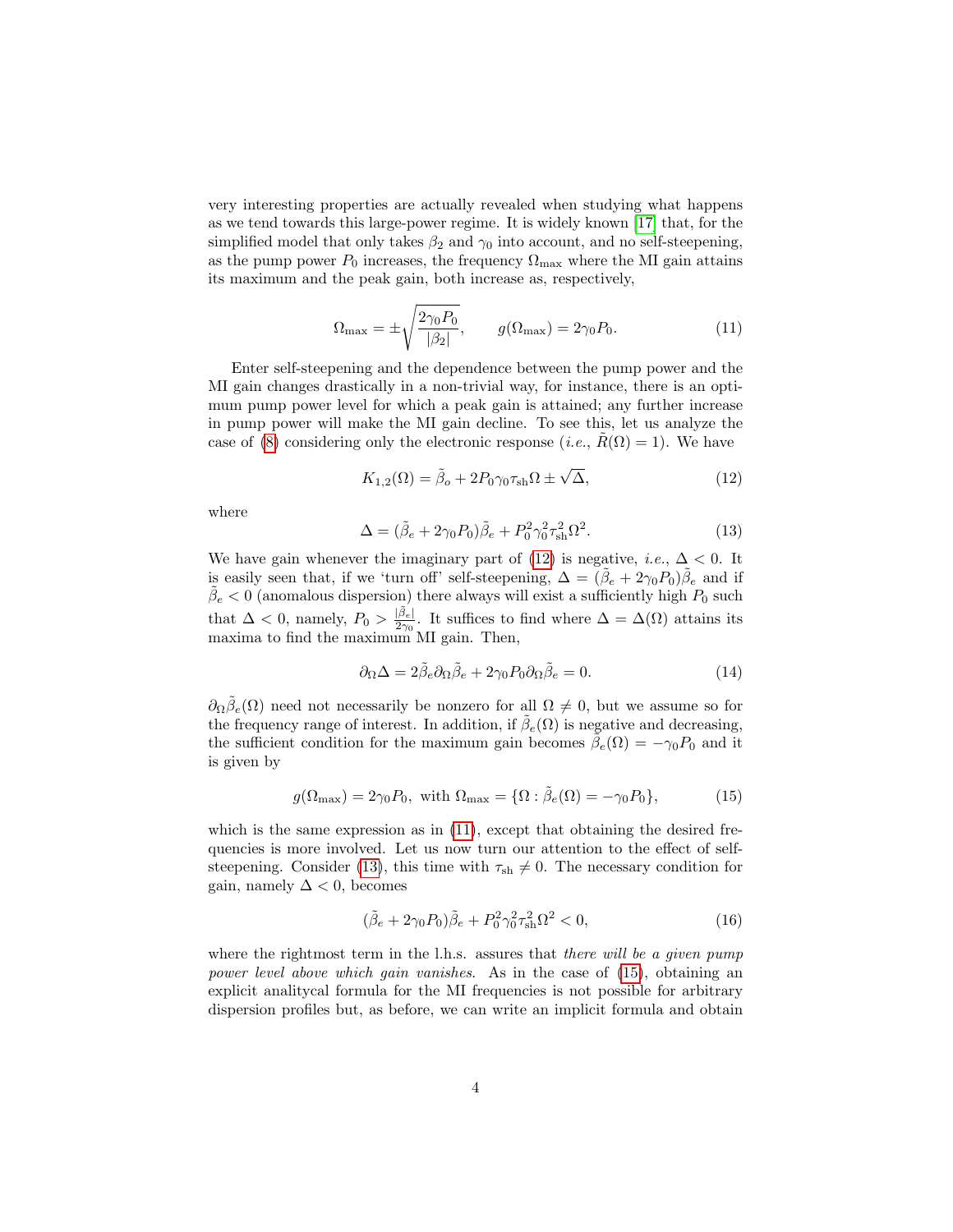the MI peak gain. By making  $\partial_{\Omega}\Delta = 0$ , assuming anomalous dispersion, and  $\partial_{\Omega}\tilde{\beta}_e < 0$  in the frequency range of interest, we obtain

$$
\Omega_{\text{max}} \in \{ \Omega : \tilde{\beta}_e(\Omega) + \gamma_0 P_0 + \Omega \frac{(\gamma_0 P_0 \tau_{\text{sh}})^2}{\partial \Omega \tilde{\beta}_e(\Omega)} = 0 \}. \tag{17}
$$

Then, by direct substitution, the maximum gain is given by

$$
g(\Omega_{\text{max}}) = 2\sqrt{(\gamma_0 P_0)^2 F_{\text{sh}}}
$$
\n(18)

where

<span id="page-4-0"></span>
$$
F_{\rm sh} = 1 - \Omega_{\rm max}^2 \tau_{\rm sh}^2 \left[ \frac{(\gamma_0 P_0 \tau_{\rm sh})^2}{(\partial \Omega \tilde{\beta}_e (\Omega_{\rm max}))^2} + 1 \right]. \tag{19}
$$

Even though  $F_{\rm sh}$  is defined implicitly, we can draw some conclusions. If  $\tau_{\rm sh} = 0$ , then  $F_{\rm sh} = 1$  and  $g(\Omega_{\rm max}) = 2\gamma_0 P_0$ , as expected. Otherwise,  $F_{\rm sh}$  provides a measure of how the gain is affected by self-steepening. Since  $F_{\text{sh}} \leq 1$ , gain can only be reduced, for  $F_{\text{sh}} \in (0, 1)$ , or vanish for  $F_{\text{sh}} \leq 0$ . As such,  $F_{\text{sh}} \geq 0$  is an alternative condition to [\(16\)](#page-3-4) for MI gain to exist.

As an example, let us solve [\(19\)](#page-4-0) for the case  $\beta_2 < 0$ ,  $\beta_{n>3} = 0$ . An explicit computation can be carried out and

$$
\Omega_{\text{max}} = \pm \frac{\sqrt{2|\beta_2|\gamma_0 P_0 - 2(\gamma_0 P_0 \tau_{\text{sh}})^2}}{|\beta_2|}.
$$
\n(20)

Maxima or, equivalently, gain will occur if and only if  $2|\beta_2|\gamma_0 P_0 - 2(\gamma_0 P_0 \tau_{\rm sh})^2 >$ 0, i.e.,

$$
P_0 < \frac{|\beta_2|}{\gamma_0 \tau_{\rm sh}^2}.\tag{21}
$$

Any further pump power increase and the medium will exhibit no gain, a fundamental difference when compared to the case without self-steepening. In fact, there is an optimal pump power  $P_0^o \in (0, |\beta_2|/(\gamma_0 \tau_{\rm sh}^2))$  for which a maximum gain is achieved.  $P_0^o$  can be obtained by solving  $2F_{\rm sh} + P_0 \partial_{P_0} F_{\rm sh} = 0$ . For the case  $\tilde{\beta}_e(\Omega) = (\beta_2/2)\Omega^2$ ,

<span id="page-4-1"></span>
$$
P_0^o = \frac{1}{2} \frac{|\beta_2|}{\gamma_0 \tau_{\rm sh}^2}.
$$
 (22)

That is, [\(22\)](#page-4-1) gives a peak MI gain right in the middle of the power range for which there is gain. This can be seen in Fig. [1](#page-5-0) (bottom pane), where MI gain for a fiber with  $\beta_2 = -1 \text{ ps}^2/\text{km}$ ,  $\beta_{n \geq 3} = 0$ ,  $\gamma_0 = 100 \text{ (W-km)}^{-1}$ , is plotted at different pump power levels  $(P_0)$  centered at a wavelength of 5  $\mu$ m. With these parameters [\(22\)](#page-4-1) yields  $P_0^o \approx 710$  W. For comparison, Fig. [1](#page-5-0) also includes the case without self-steepening (top pane). We also show the effect of including a  $\beta_4 = -0.0016 \,\mathrm{ps}^4/\mathrm{km}$  in Fig. [2.](#page-6-0) As compared to Fig. [1,](#page-5-0) MI gain bands appear stretched and the power range changes, but in both cases there is a power level above which the MI gain vanishes. Both Figs. [1](#page-5-0)[-2](#page-6-0) include the delayed Raman response and  $R(T) = (1 - f_R)\delta(T) + f_R h_R(T)$ , with

<span id="page-4-2"></span>
$$
h_R(T) = \frac{\tau_1^2 + \tau_2^2}{\tau_1 \tau_2^2} e^{-T/\tau_2} \sin(T/\tau_1) u(T), \tag{23}
$$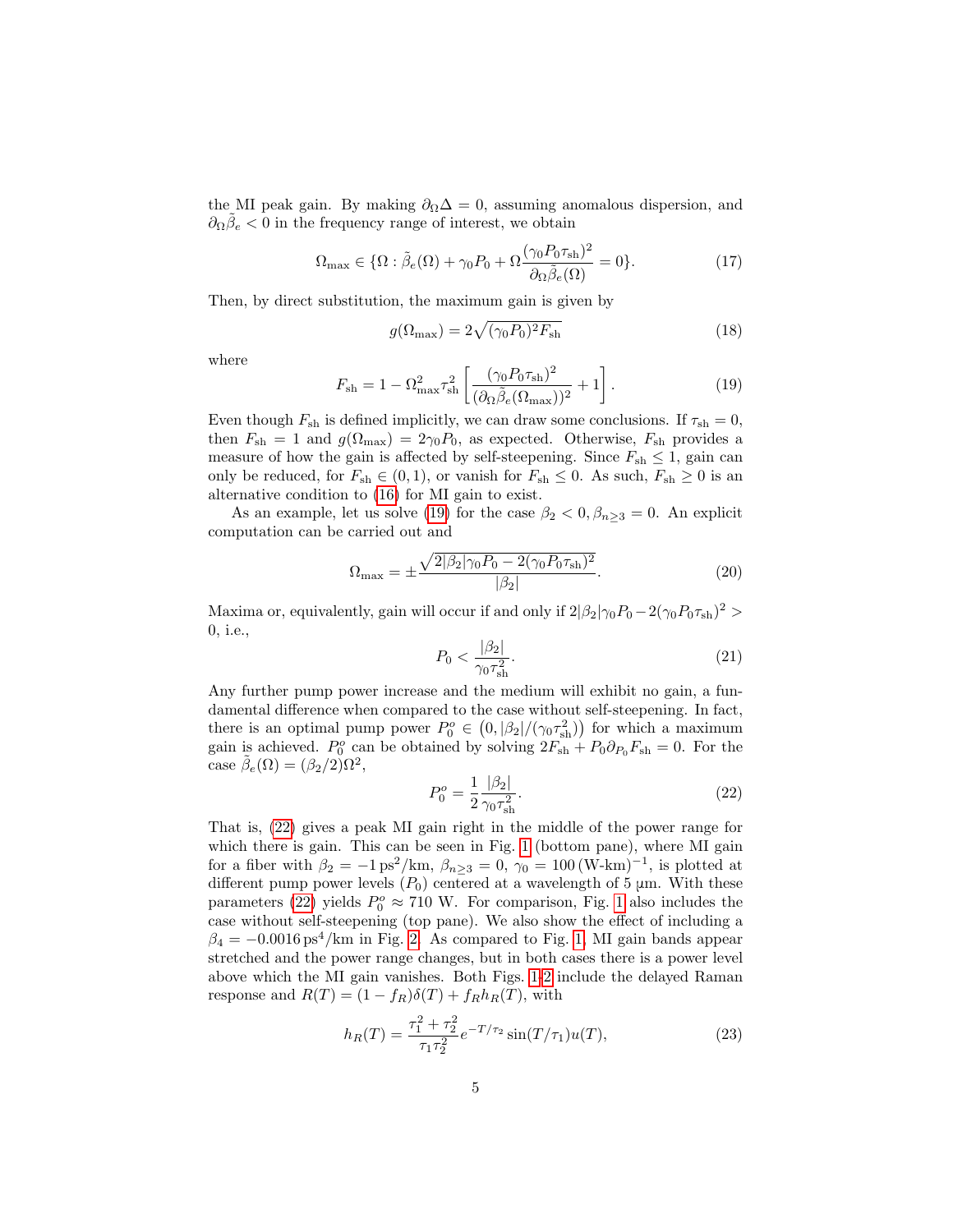

<span id="page-5-0"></span>Figure 1: MI gain versus pump power when only  $\beta_2$  is considered, with (bottom pane) and without (top pane) self-steepening.

where  $u(T)$  is the Heaviside step function,  $f_R = 0.031$ ,  $\tau_1 = 15.5$  fs,  $\tau_2 = 230.5$  fs [\[20\]](#page-8-5). Although [\(12\)](#page-3-0)-[\(22\)](#page-4-1) do not include the delayed Raman response, since the Raman gain spectrum, as given by the Fourier transform of [\(23\)](#page-4-2), provides a much lower and narrower gain in the lower-frequency limit of the MI gain spectrum, its influence is much weaker in comparison, as made apparent by the faint Raman gain bands in Figs. [1-](#page-5-0)[2.](#page-6-0)

Figure [3](#page-9-0) shows results of numerical simulations of [\(1\)](#page-1-0) that confirm our ob-servations. Simulation parameters are those of Fig. [2,](#page-6-0) with  $\beta_3 = 0.04 \text{ ps}^3/\text{km}$ , at a propagated distance of 10 mm (for the sake of clarity, the pump was removed from the spectra). When the input pump power is 10 kW (top pane), with or without considering self-steepening, MI gain is produced. Nevertheless, when the input pump power level is 18 kW (bottom pane), and self-steepening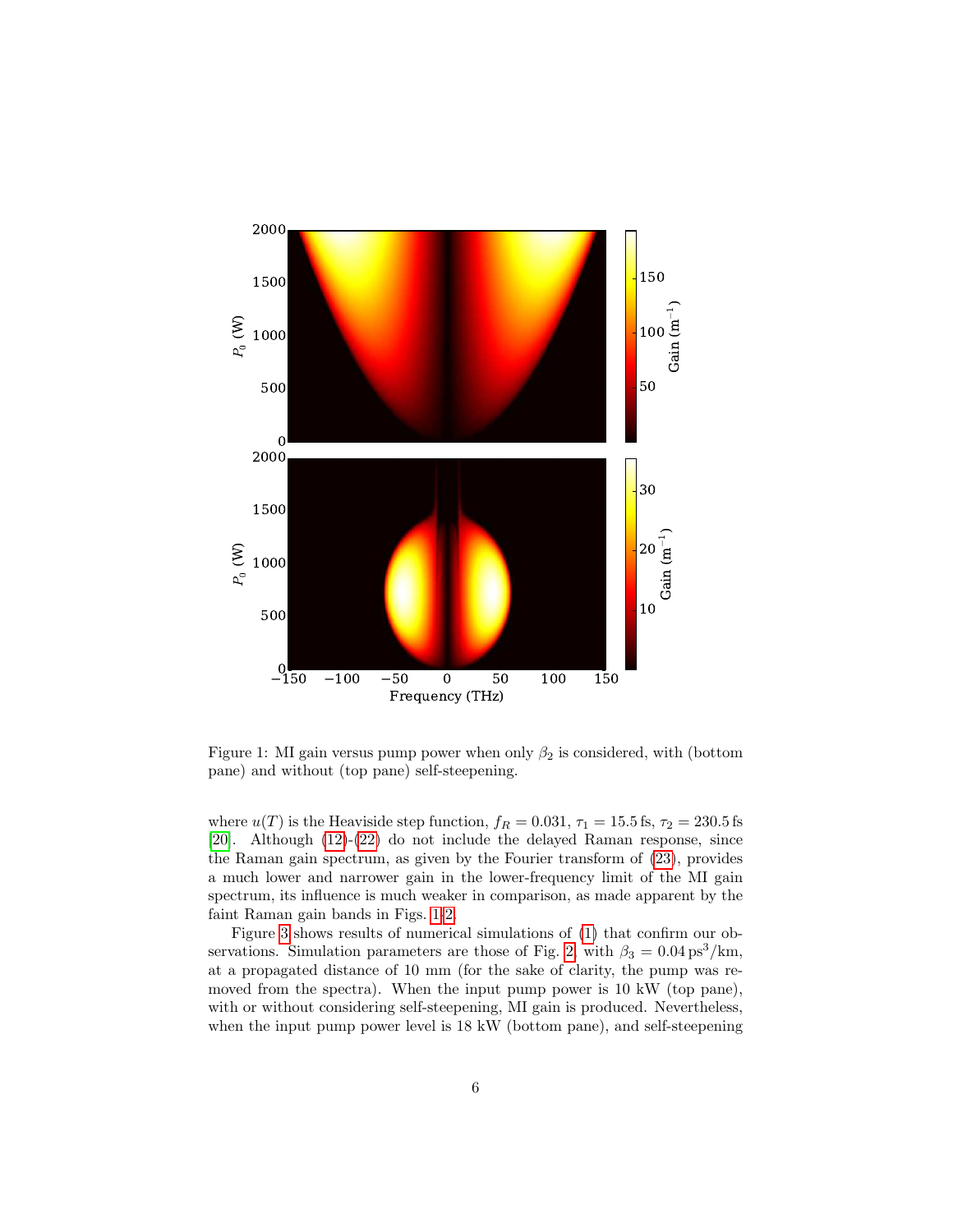

<span id="page-6-0"></span>Figure 2: MI gain versus pump power when up to  $\beta_4$  is considered, with (bottom pane) and without (top pane) self-steepening.

is included, MI gain nearly vanishes. This agrees with the analitycal results depicted in Fig. [2](#page-6-0) (bottom pane).

In summary, we have revisited the problem of modulation instability in optical fibers. We have included all relevant effects, i.e., higher-order dispersion terms, self-steepening, and the Raman response. We showed that self-steepening plays a fundamental role in the large-power limit, and an analytical expression for the pump power that maximizes the MI gain was derived. Also, we found that, contrary to common wisdom, increasing the pump power beyond the optimum leads to a decline in the MI gain and, eventually, to its disappearance. We believe this observation to be of particular relevance in the case of supercontinuum generation from CW and quasi-CW sources in the mid and far infrared, where the effect of self-steepening is expected to be more pronounced.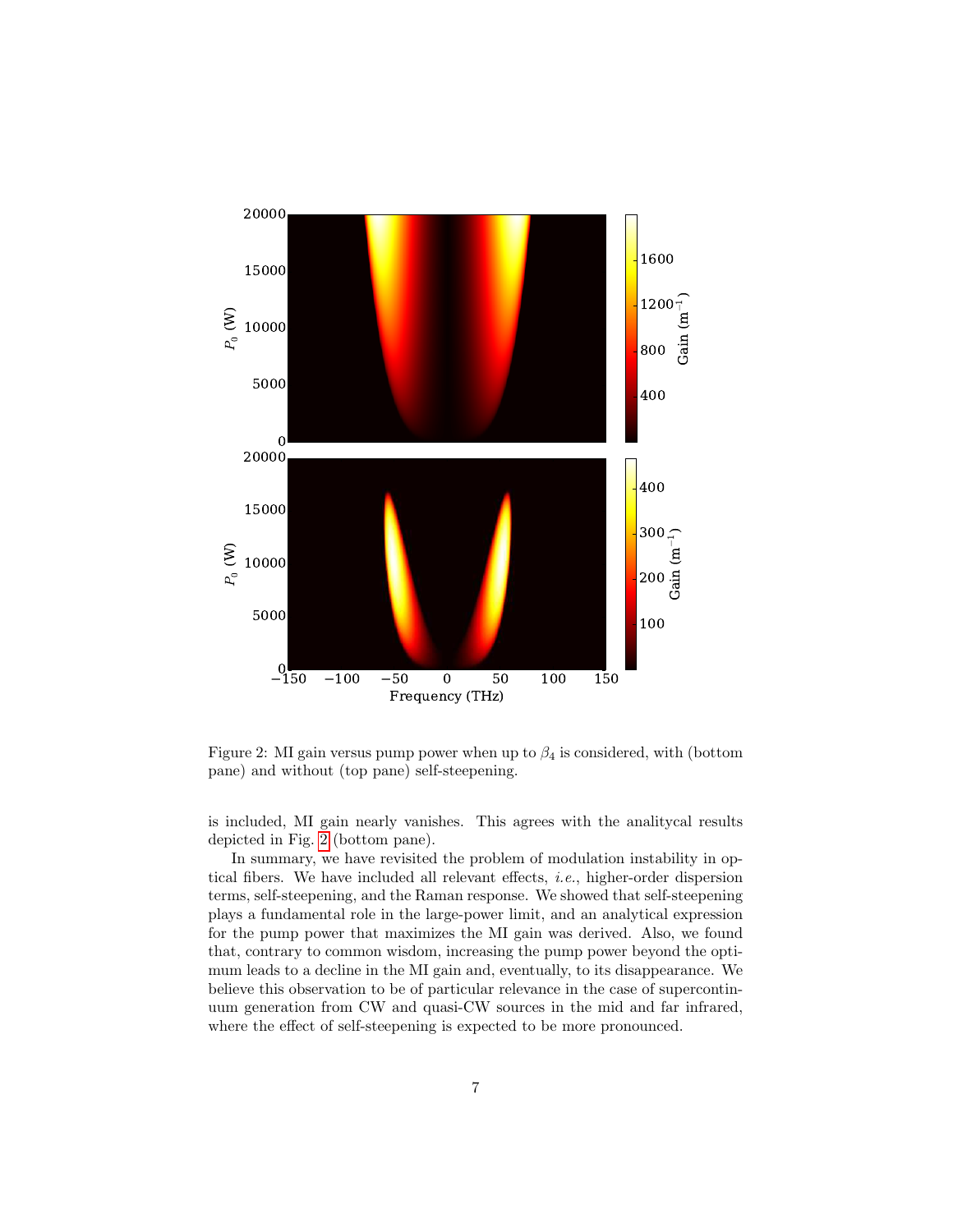## References

- <span id="page-7-0"></span>[1] A. Hasegawa and W. Brinkman. Tunable coherent ir and fir sources utilizing modulational instability. IEEE Journal of Quantum Electronics, 16(7):694–697, Jul 1980.
- [2] D. Anderson and M. Lisak. Modulational instability of coherent opticalfiber transmission signals. Opt. Lett., 9(10):468–470, Oct 1984.
- [3] K. Tai, A. Hasegawa, and A. Tomita. Observation of modulational instability in optical fibers. Phys. Rev. Lett., 56:135–138, Jan 1986.
- <span id="page-7-6"></span>[4] M. J. Potasek. Modulation instability in an extended nonlinear schrödinger equation. Opt. Lett., 12(11):921–923, Nov 1987.
- [5] M. J. Potasek and G. P. Agrawal. Self-amplitude-modulation of optical pulses in nonlinear dispersive fibers. Phys. Rev. A, 36:3862–3867, Oct 1987.
- [6] Masataka Nakazawa, Kazunori Suzuki, Hirokazu Kubota, and Hermann A. Haus. High-order solitons and the modulational instability. Phys. Rev. A, 39:5768–5776, Jun 1989.
- <span id="page-7-1"></span>[7] G. P. Agrawal. Modulation instability in erbium-doped fiber amplifiers. IEEE Photonics Technology Letters, 4(6):562–564, June 1992.
- <span id="page-7-2"></span>[8] Ayhan Demircan and Uwe Bandelow. Supercontinuum generation by the modulation instability. Optics communications, 244(1):181–185, 2005.
- [9] Michael H. Frosz, Ole Bang, and Anders Bjarklev. Soliton collision and raman gain regimes in continuous-wave pumped supercontinuum generation. Opt. Express, 14(20):9391–9407, Oct 2006.
- <span id="page-7-5"></span>[10] Michael H. Frosz, Thorkild Sørensen, and Ole Bang. Nanoengineering of photonic crystal fibers for supercontinuum spectral shaping. J. Opt. Soc. Am. B, 23(8):1692–1699, Aug 2006.
- [11] J. M. Dudley, G. Genty, F. Dias, B. Kibler, and N. Akhmediev. Modulation instability, akhmediev breathers and continuous wave supercontinuum generation. Opt. Express, 17(24):21497–21508, Nov 2009.
- <span id="page-7-3"></span>[12] Martin E. Masip, A. A. Rieznik, Pablo G. König, Diego F. Grosz, Andrea V. Bragas, and Oscar E. Martinez. Femtosecond soliton source with fast and broad spectral tunability. Opt. Lett., 34(6):842–844, Mar 2009.
- <span id="page-7-4"></span>[13] K. Hammani, C. Finot, B. Kibler, and G. Millot. Soliton generation and rogue-wave-like behavior through fourth-order scalar modulation instability. Photonics Journal, IEEE, 1(3):205–212, Sept 2009.
- [14] Simon Toft Sørensen, Casper Larsen, Uffe Møller, Peter M. Moselund, Carsten L. Thomsen, and Ole Bang. Influence of pump power and modulation instability gain spectrum on seeded supercontinuum and rogue wave generation. J. Opt. Soc. Am. B, 29(10):2875–2885, Oct 2012.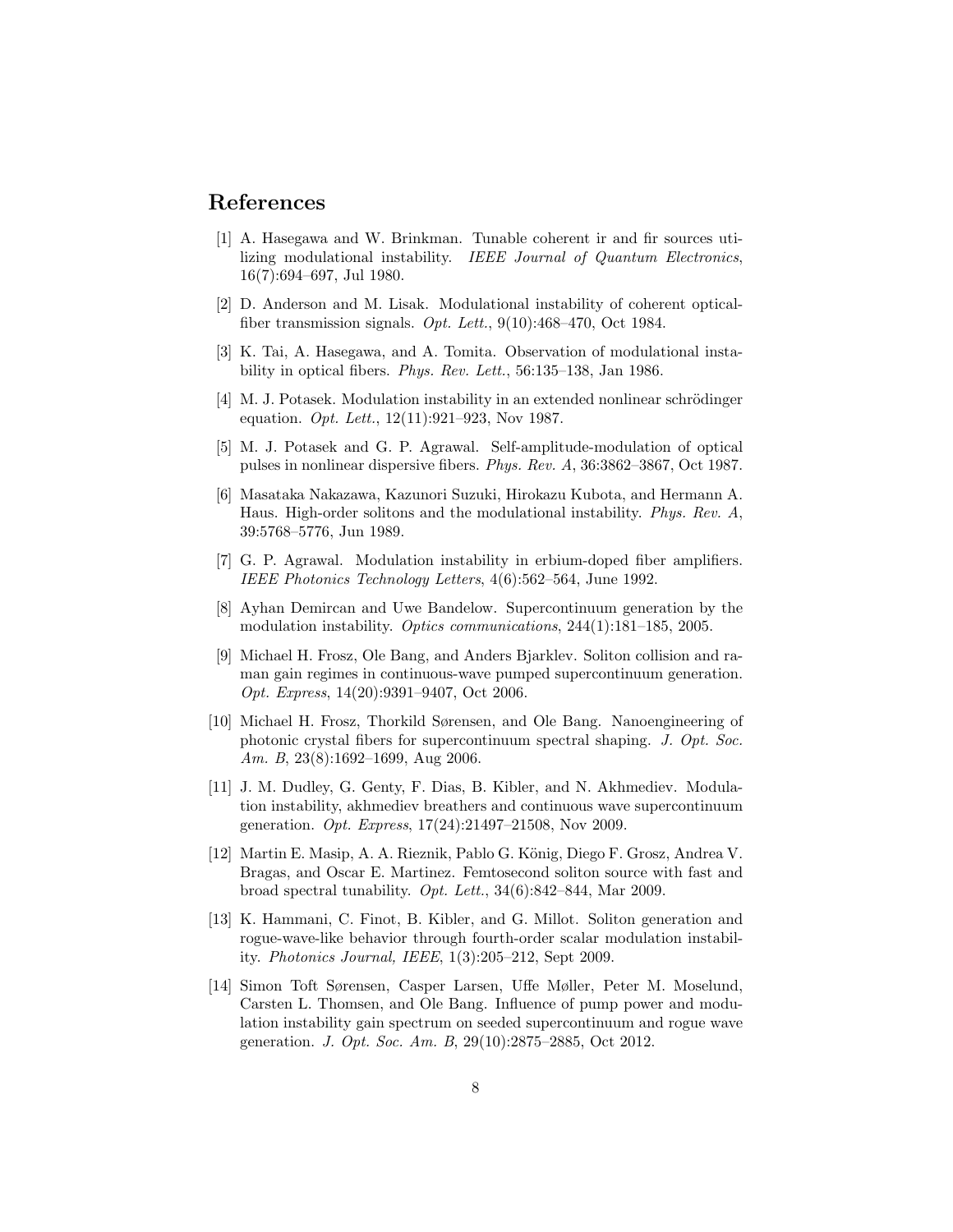- <span id="page-8-0"></span>[15] Shanti Toenger, Thomas Godin, Cyril Billet, Frédéric Dias, Miro Erkintalo, Goëry Genty, and John M Dudley. Emergent rogue wave structures and statistics in spontaneous modulation instability. Scientific reports, 5, 2015.
- <span id="page-8-1"></span>[16] P. Béjot, B. Kibler, E. Hertz, B. Lavorel, and O. Faucher. General approach to spatiotemporal modulational instability processes. Phys. Rev. A, 83:013830, Jan 2011.
- <span id="page-8-2"></span>[17] Govind Agrawal. Nonlinear Fiber Optics. Optics and Photonics. Academic Press, fifth edition, 2012.
- <span id="page-8-3"></span>[18] F.Kh. Abdullaev, S.A. Darmanyan, S. Bischoff, P.L. Christiansen, and M.P. Sørensen. Modulational instability in optical fibers near the zero dispersion point. Optics Communications, 108(1 - 3):60 – 64, 1994.
- <span id="page-8-4"></span>[19] F. Kh. Abdullaev, S. A. Darmanyan, S. Bischoff, and M. P. Sørensen. Modulational instability of electromagnetic waves in media with varying nonlinearity. JOSA B, 14(1):27–33, 1997.
- <span id="page-8-5"></span>[20] M. R. Karim, B. M. A. Rahman, and Govind P. Agrawal. Mid-infrared supercontinuum generation using dispersion-engineered ge11.5as24se64.5 chalcogenide channel waveguide. Opt. Express, 23(5):6903–6914, Mar 2015.